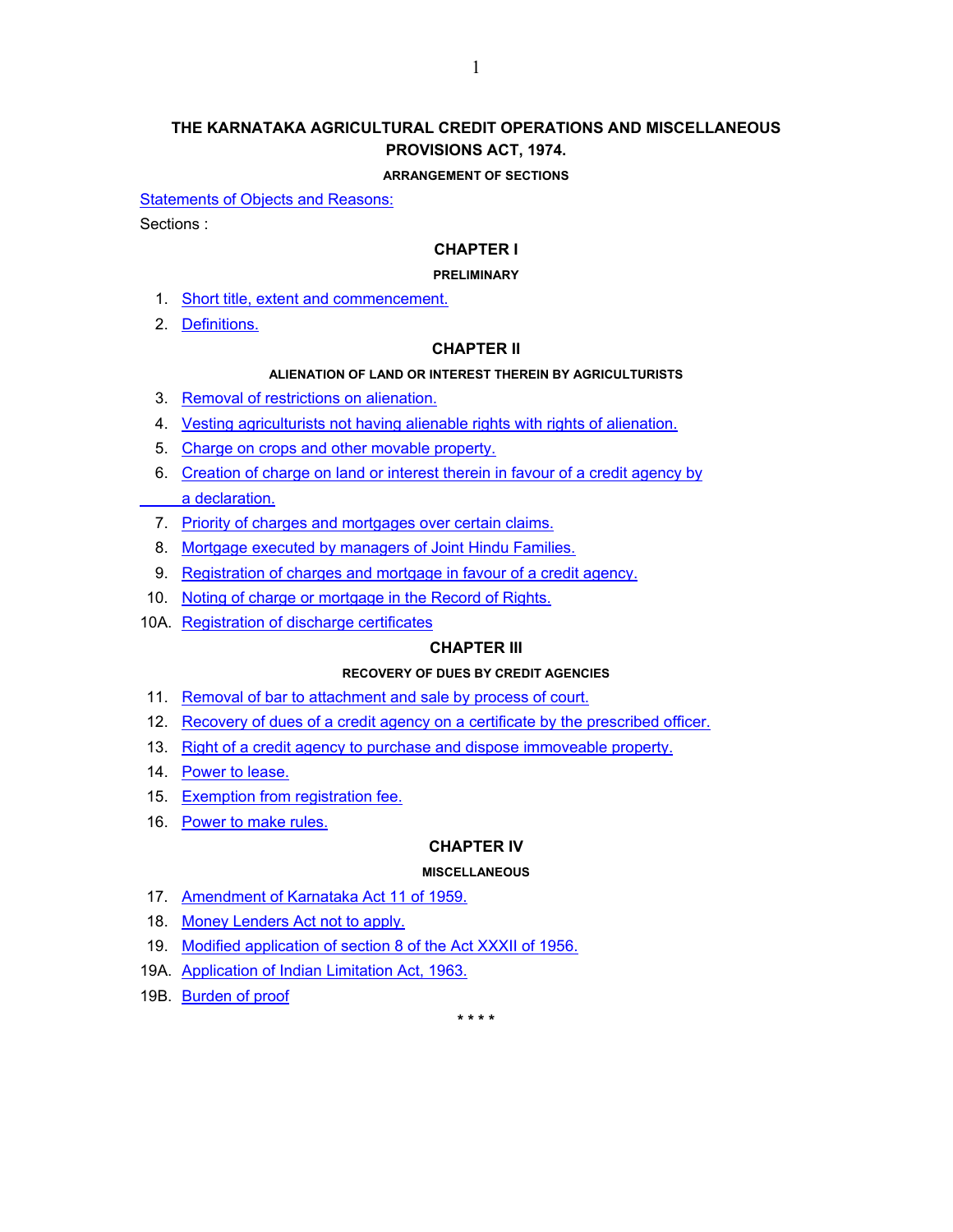#### **STATEMENTS OF OBJECTS AND REASONS**

2

**I** 

<span id="page-1-0"></span> **Act 2 of 1975.**- The success brought about by the adoption of scientific and progressive techniques in the development of Indian Agriculture has created a new sense of awareness and enthusiasm in the farmer. It has also given him great hope. However, the new strategy in agricultural production calls for heavy capital investment. This in turn entails large capital requirements. The co-operative sector by itself may not be able to meet the demand. A multiagency approach is inevitable if these credit requirements are to be met.

 The commercial banks and other credit agencies have entered enthusiastically in the field of agricultural credit. In order to enable these banks and agencies to cater to the credit requirements of as large a number of agriculturists as possible any restrictions that may tend to reduce the quantum of credit have to be removed. Simultaneously the credit agencies should be given such facilities as would enable them to increase their scope and volume of lending. The agriculturists borrowing from co-operatives have been given certain facilities. These facilities should also be intended to those agriculturists who borrow from credit agencies other than co-operatives. This is so because facilities must primarily be designed for the benefit of the individual cultivatorborrower rather than for that of the lending institution. This Bill seeks to fulfil all the requirements.

 The terms agriculture and agricultural purposes have been defined to encompass a vast sphere of agrarian activity. Credit Agency has been defined to include number of lending institutions.

 Agriculturists have been sought to be vested with right of alienation where hitherto they were prevented from doing so to enable them to obtain loans for agriculture purposes.

 All institutional credit agencies engaged in purveying credit are treated on par so that none is handicapped because of special facilities or priorities provided to another. Provision has been made to simplify the procedure of registration of charge and mortgage in favour of credit agencies.

 The difficulties which credit agencies may have in recovering loans and other operational difficulties which they may have to face are envisaged and sought to be removed. To facilitate prompt recovery of dues without having to State Government is sought to be vested with powers to prescribe an official who shall have authority to issue a certificate for recovery of dues as arrears of land revenue. Credit agencies have been empowered to bring properties to sale and also to purchase the property if there are no bidders at auctions conducted by them whenever they are required to foreclose mortgages of property executed in their favour.

 Credit agencies are also enabled to finance through primary agricultural credit co-operative societies. Provision has therefore also been made to enable them to obtain the necessary information to see that the funds originally emanating from them are being properly utilised. Powers have also been sought to be vested in them to recover dues form defaulting members of co-operative societies in cases where primary societies have been assisted by the credit agencies.

Hence this Bill.

 (Published in the Karnataka Gazetted Part IV-2A (Extraordinary) No.775 dated 8-5-1974 at pages 14-15.)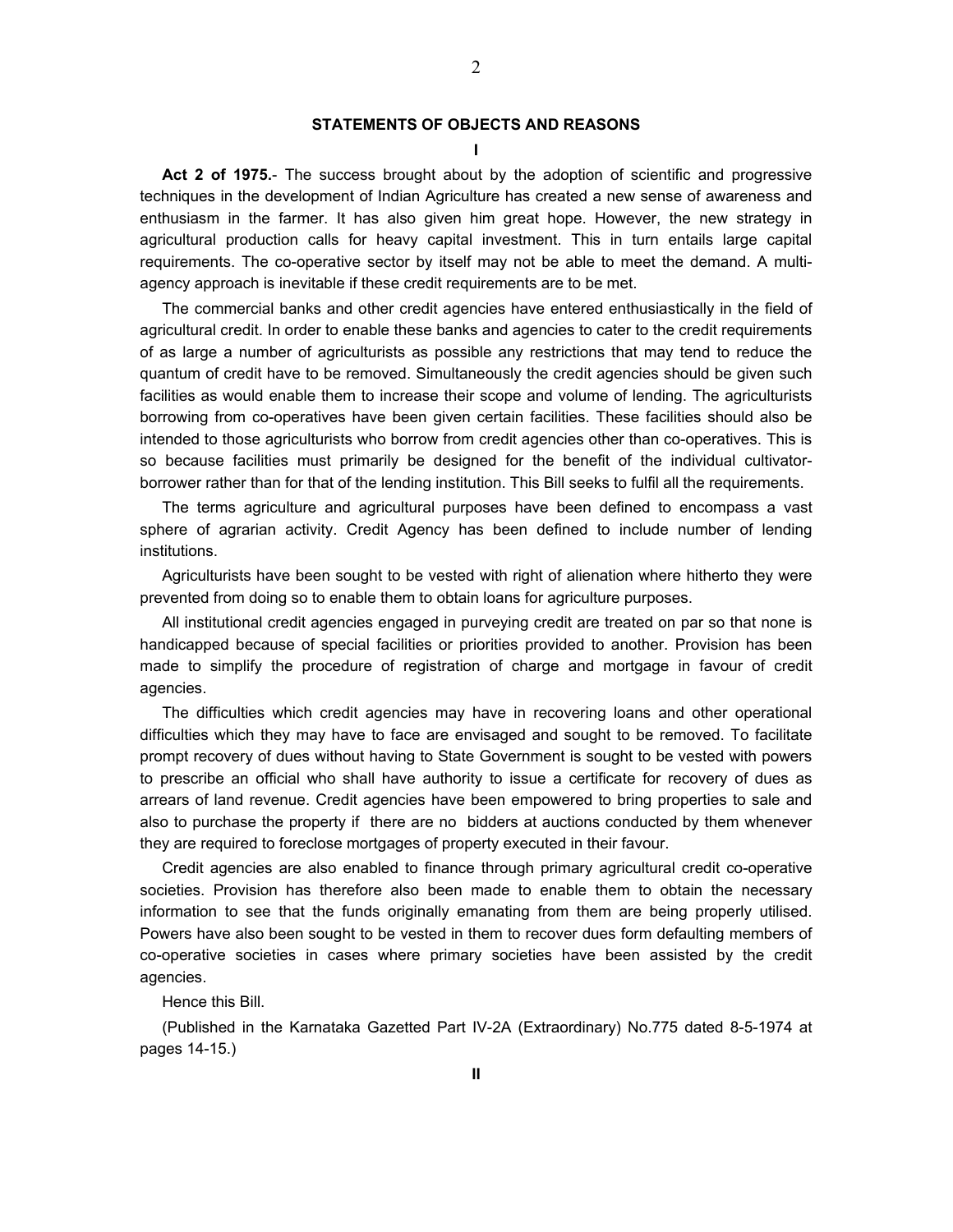**Amending Act 34 of 1978.-** Government enacted the Karnataka Agricultural Credit Operations and Miscellaneous Provisions Act, 1974, to assist banking, agencies in the recoveries as arrears of land revenue of loans disbursed for agricultural purpose, in order that banks would be induced to lend more freely to the agricultural sector. In the actual operation of this Act, some problems have been encountered by the commercial banks. This has affected the flow of bank money for development programmes.

 2. The Government of Karnataka now propose an amendment to the Act in the following directions to overcome the difficulties encountered in its operation-

 (a) The most striking deficiency of the Act is the restrictive scope of the definitions of ''Agriculture'' and ''Agricultural purposes''. In particular, the exclusion of agro-based processing industries precludes a larger number of agro-based operations from coming within the ambit of the Act. In consultation with the Agricultural Refinance and Development Corporation, a broad interpretation of what constitutes an ''Agricultural purpose'' has been adopted. In particular processing activities, acquisition of drought animals, and any other purpose as the State Government may specify, has been included in the definitions of ''Agriculture'' and ''Agricultural purposes''.

 (b) The Reserve Bank of India had brought to the notice of the Government certain minor anomalies in the original enactment. These pertain to section 2(f) and section 13 of the Act, and the Amendment Bill attempts to rectify these anomalies.

 (c) Although the Karnataka Agricultural Credit Operations and Miscellaneous Provisions Act, 1974, contains, in section 7, a statement of the priority of charge created in favour of the credit agency lending to an agriculturist over a subsequent charge created in favour of the State Government or a Co-operative Society, no such statement exists indicating the priority of a charge created in favour of a credit agency lending to an agriculturist over a prior charge created in favour of any other financial institutions. This lacuna is being rectified through an amendment to section 7.

Hence this Bill.

 (Published in the Karnataka Gazetted Part IV-2A (Extraordinary) No.1103 dated 8-3-1978 at pages 4-5.)

 **III** 

 **Amending Act 26 of 1984.-** The Bill proposes to amend the Karnataka Agricultural Credit Operations and Miscellaneous Provisions Act, 1974, for the following purposes :-

**Clause 2.-** (a) to include the development of inland and marines fisheries in the definition of pisciculture;

- (b) to specify Regional Rural Banks established under the Regional Rural Banks Act also as credit Agencies for the purpose of the Act ;
- (c) to make the provisions of the Act applicable in respect of loans and advances granted prior to the commencement of the Act also.

**Clause 3.-** To provide for the creation of a mortgage by hypothecation also.

**Clause 4.-** To provide for the issue and registration of a certificate of discharge on the agriculturists discharging their dues.

*Clause 5.-* (a) to provide for the recovery of the dues as arrears of land revenue from the coobligant and the sureties of the agriculturists and their legal representatives ;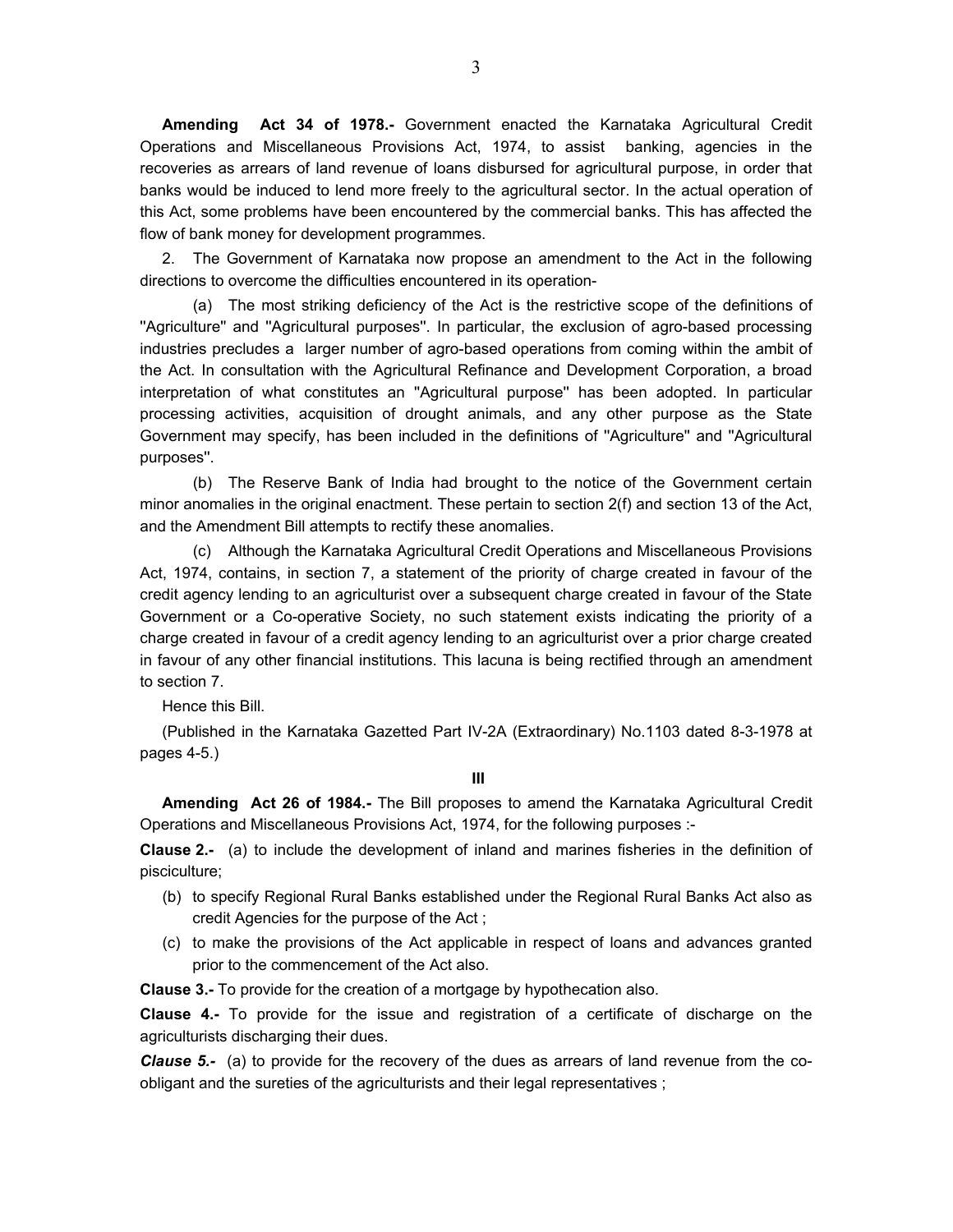(b) to exclude the actual period occupied by the proceedings under the Act for the purposes of computing limitation for filing suits for recovery of dues in respect of financial assistance given under the Act.

**Clause 6.-** To exempt the documents relating to the release of the mortgage or charge from the payment or registration fees.

**Clause 7.-** (a) certain provisions of limitation Act are made applicable in respect of proceedings instituted under the Act or Rules;

 (b) the burden of a proving that the mortgage or charge was not created for agricultural or other purposes is cast on the person alleging it.

Hence this Bill.

(Obtained from L.A. Bill No. 1 of 1984 File No. LAW 70 LGN 83.)

**\* \* \* \***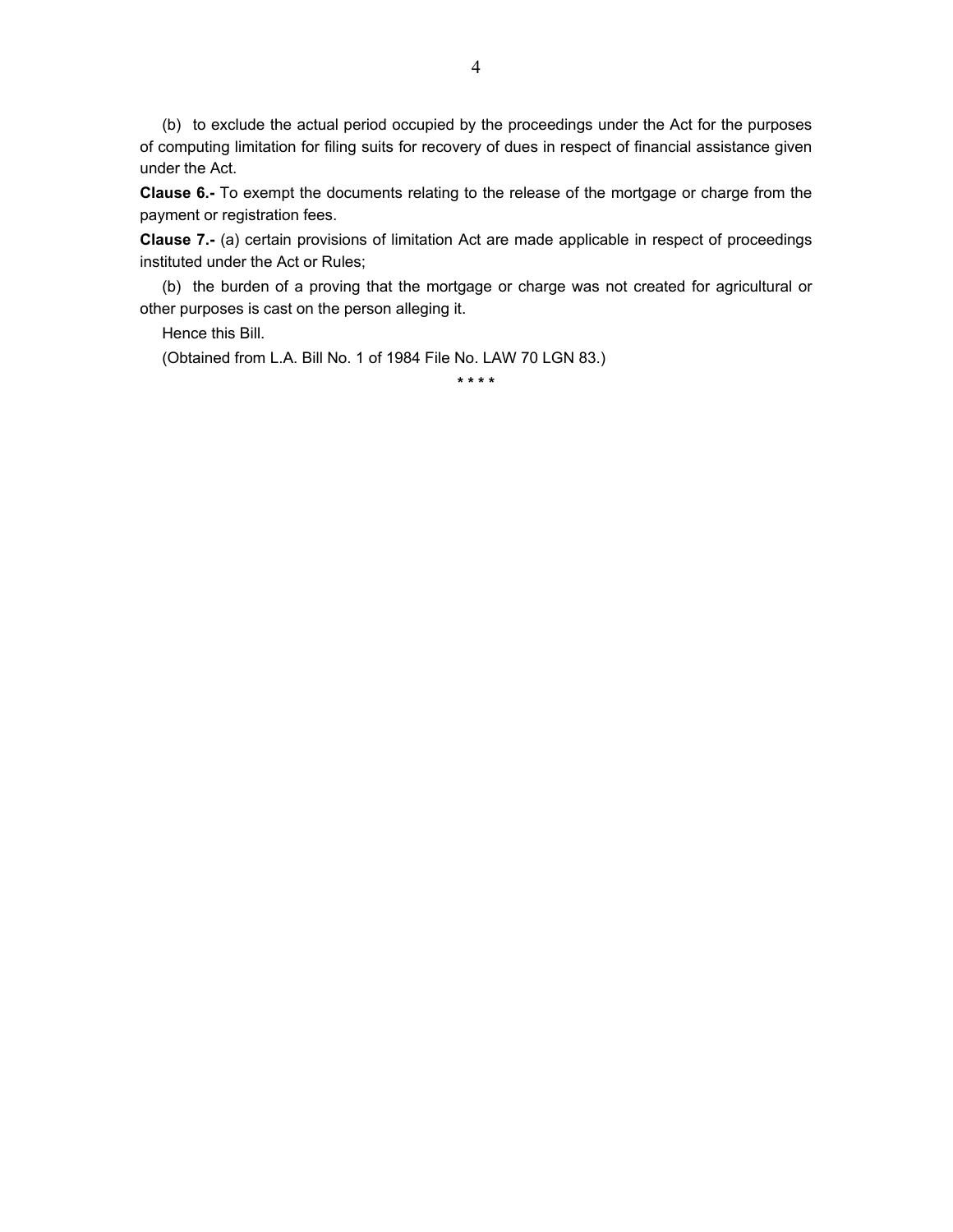# **KARNATAKA ACT No. 2 OF 1975**

# <span id="page-4-0"></span>*(First published in the Karnataka Gazette Extraordinary on the Eighteenth day of February 1975).*

# **THE KARNATAKA AGRICULTURAL CREDIT OPERATIONS AND MISCELLANEOUS PROVISIONS ACT, 1974.**

*(Received the assent of the President on the Thirteenth day of February 1975)*

(As amended by Karnataka Acts 34 of 1978, 26 of 1984)

An Act to make provisions to facilitate flow of credit for purposes of agricultural production and development through credit agencies.

 WHEREAS it is expedient to make provisions to facilitate flow of credit for purposes of agricultural production and development through credit agencies and for matters connected therewith or incidental thereto ;

 BE it enacted by the Karnataka State Legislature in the Twenty-fifth Year of the Republic of India as follows :-

# **CHAPTER I**

## **PRELIMINARY**

 **1. Short title, extent and commencement.**- (1) This Act may be called the Karnataka Agricultural Credit Operations and Miscellaneous Provisions Act, 1974.

(2) It extends to the whole of the State of Karnataka.

 $(3)$  It shall come into force in such areas on such  $[0]$  as the State Government may, by notification, appoint, and different dates may be appointed for different provisions of the Act and for different areas.

1. Act came into force w.e.f. 17.07.1975 by notification No. PD 87 PCM 71, dated 17.7.1975.

**2. Definitions.-** In this Act, unless the context otherwise requires,-

1 [(a) 'agriculture' or 'agricultural purposes' includes making land fit for cultivation, cultivation of land, improvement of land including development of sources of irrigation, raising and harvesting of crops, horticulture, forestry plantation (including tree crops), cattle breeding, animal husbandry, dairy farming, seed farming, pisciculture including 2 [the development of fisheries both inland and marine and]2 catching fish and all activities connected therewith or incidental thereto, apiculture, sericulture, piggery, poultry, farming and such other activities as are generally carried on by agriculturists, dairy farmers, cattle breeders, poultry farmers and other categories of persons engaged in similar activities, including processing, marketing, storage and transport of agricultural produce and the acquisition of drought animals, implements and machinery in connection with such activities and such other purposes as the State Government may specify in this behalf; $]$ <sup>1</sup>

#### 1. Clause (A) substituted by Act 34 of 1978 w.e.f. 29.12.1978.

(b) ''agriculturist'' means a person who is engaged in agriculture;

 (c) ''Agro-Industries Corporation'' means the Karnataka State Agro-Industries Corporation, a company registered under the Companies Act, 1956;

 (d) ''co-operative society'' means a co-operative society registered or deemed to be registered under the Karnataka Co-operative Societies Act, 1959, the object of which is to provide financial assistance as defined in clause (f) of this section to its members and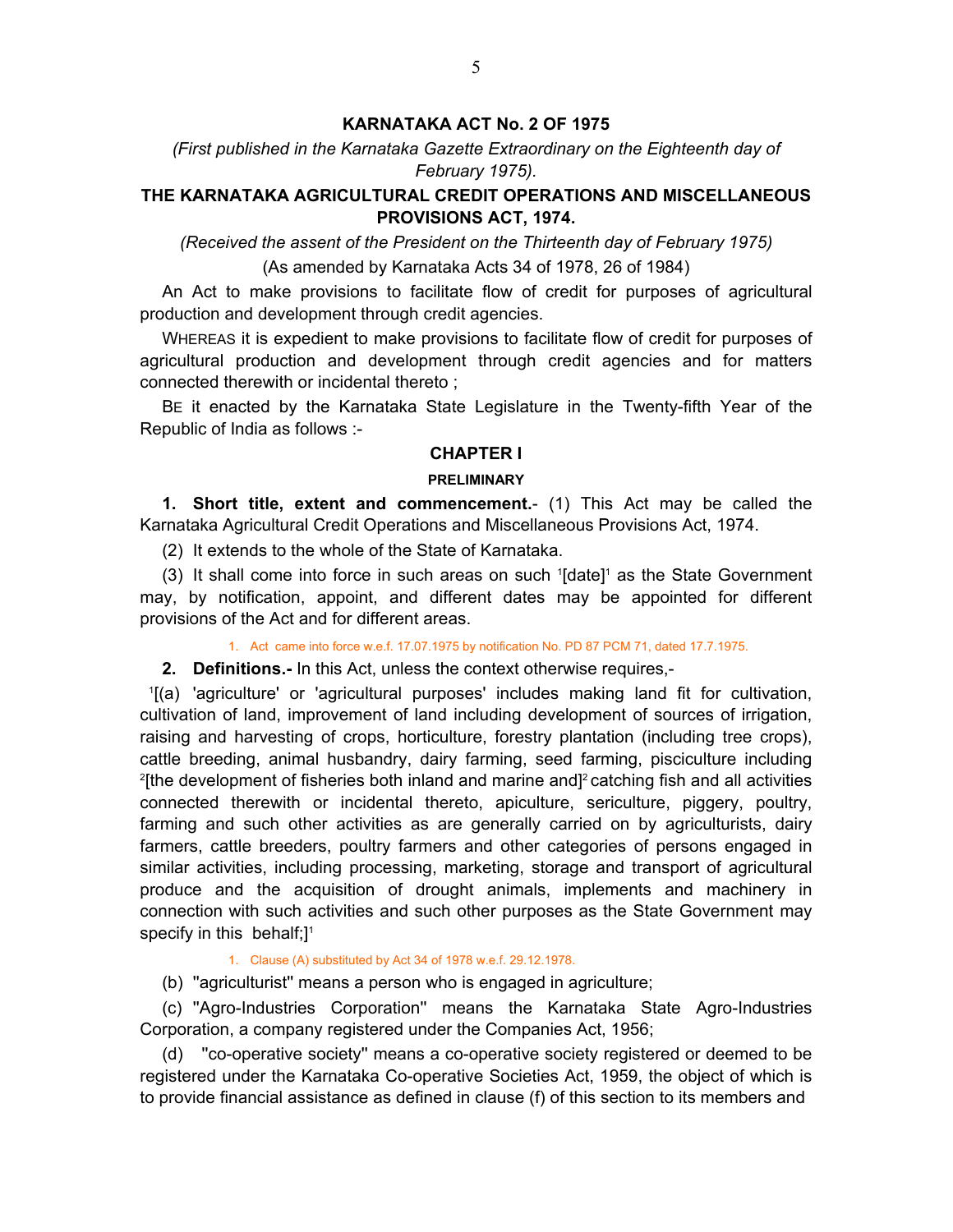<span id="page-5-0"></span>includes a Co-operative Land Development Bank;

- (e) ''Credit Agency'' means,-
	- (i) a banking company as defined in the Banking Regulation Act, 1949;
	- (ii) the State Bank of India constituted under the State Bank of India Act, 1955;

 (iii) Subsidiary Bank as defined in the State Bank of India (Subsidiary Banks) Act, 1959;

 (iv) a corresponding new bank constituted under the Banking Companies (Acquisition and Transfer of Undertakings) Act, 1970;

 (v) the Agricultural Refinance Corporation constituted under the Agricultural Refinance Corporation Act, 1963;

(vi) Agro-Industries Corporation as defined in clause (c);

 (vii) the Agricultural Finance Corporation Limited, a company incorporated under the Companies Act, 1956; and

 1 [(vii-a) the regional rural banks constituted under the Regional Rural Banks Act, 1976 (Central Act 21 of 1976);]1

#### 2. Inserted by Act 26 of 1984 w.e.f. 28.4.1984.

(viii) any other financial institution notified by the State-Government as a credit agency for the purpose of this Act;

 (f) "financial assistance'' for the purpose of this Act means, assistance granted <sup>1</sup>[whether before or after the commencement of this Act]<sup>1</sup> by way of <sup>2</sup>[loan, advance, guarantee]<sup>2</sup> or otherwise for agricultural purposes.

- 1. Substituted by Act 26 of 1984 w.e.f. 28.4.1984
- 2. Substituted by Act 34 of 1978 w.e.f. 29.12.1978.

# **CHAPTER II**

# **ALIENATION OF LAND OR INTEREST THEREIN BY AGRICULTURISTS**

**3. Removal of restrictions on alienation.**- Notwithstanding anything contained in any law for the time being in force or any custom or usage having the force of law, it shall be lawful for an agriculturist to alienate the land or his interest therein whether or not a charge or mortgage is subsisting on such land or such interest, by creation of charge or mortgage of such land or interest therein in favour of a credit agency as security for the financial assistance given to him by such credit agency.

 **4. Vesting agriculturists not having alienable rights with rights of alienation.-**  Notwithstanding anything contained in the Karnataka Bhoodan Yagna Act, 1963 (Karnataka Act 34 of 1963) the State Government may, by notification, vest Bhoodan tenants with rights of alienation, including the right to create a charge or mortgage in such land or interest in favour of a credit agency for the purpose of obtaining financial assistance from the credit agency subject to such restrictions as may be specified in such notification.

**5. Charge on crops and other movable property.-** (1) It shall be lawful for an agriculturist to <sup>1</sup>[create, by way hypothecation or otherwise, a mortgage]<sup>1</sup> of or a charge on,-

(a) movable property, owned by him; or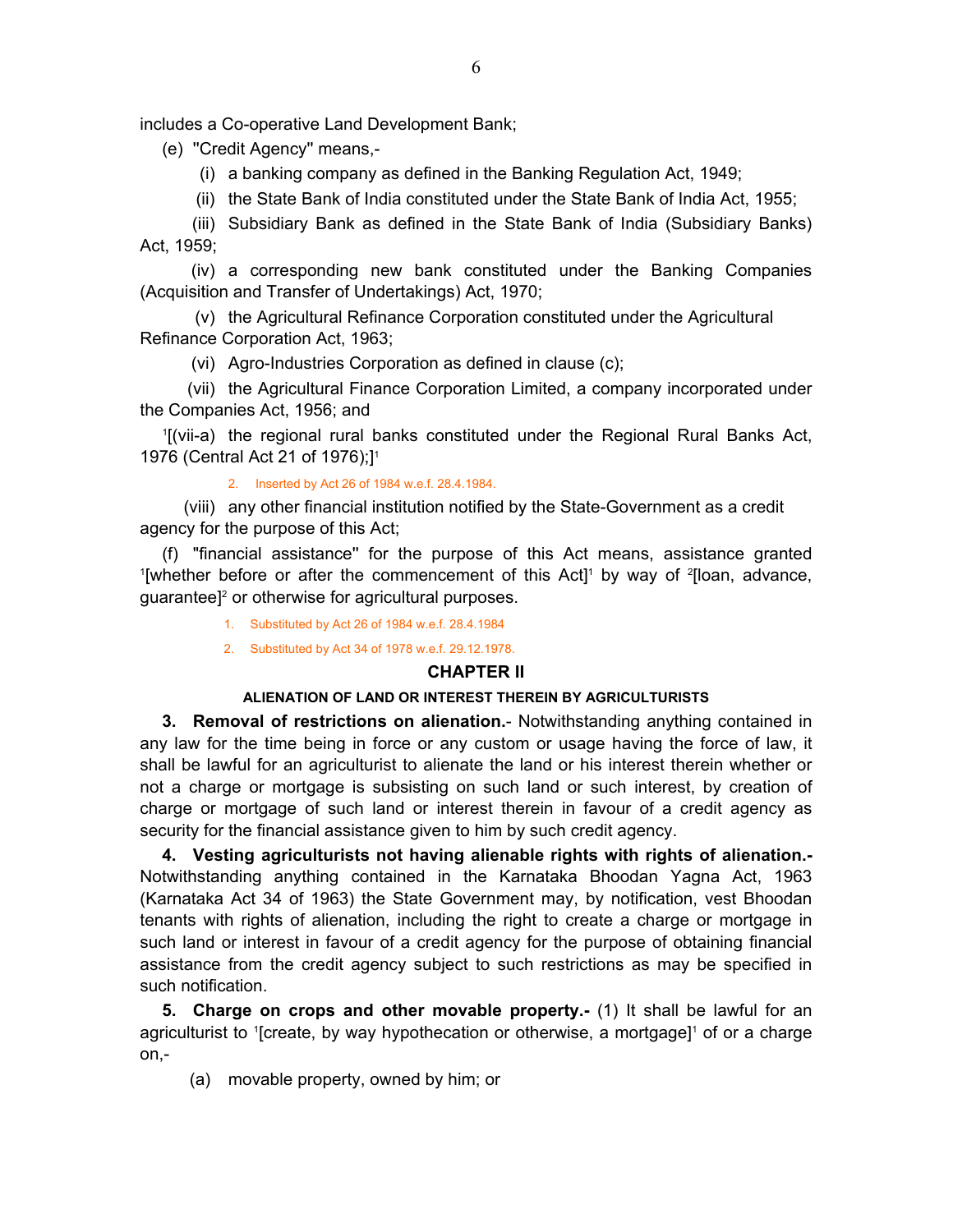<span id="page-6-0"></span> (b) crops standing or otherwise, raised by him on his own land or land held by him as a tenant including other produce raised by him on such land to the extent of his interest in such crops or produce,

in favour of a credit agency as security for the financial assistance given to him.

 (2) Notwithstanding anything contained in the Karnataka Co-operative Societies Act, 1959 or any other law for the time being in force, no charge in respect of financial assistance given by a co-operative society to an agriculturist shall have priority over charge on the crop raised by him, standing or otherwise, or any other movable property in respect of any financial assistance given to him by a credit agency:

 Provided that the financial assistance given by the credit agency is prior in point of time to that of any loan advanced to him by the co-operative society.

 (3) A credit agency may distrain and sell through an official designated in this behalf by the State Government the crops or other produce or other movables charged to that credit agency to the extent of the agriculturists interest therein and appropriate the proceeds of such sale towards all moneys due to the credit agency from that agriculturist.

#### 1. Substituted by Act 26 of 1984 w.e.f. 28.4.1984

**6. Creation of charge on land or interest therein in favour of a credit agency by a declaration.-** Notwithstanding anything contained in any law for the time being in force,-

 (i) any agriculturist given financial assistance by a credit agency may by a declaration in the prescribed form charge the land or any other immovable property owned by him or where he is a tenant of any land, his interest in such land, as security for the amount of such financial assistance and interest payable thereon. Such declaration shall be filed along with the application seeking financial assistance and shall state that the charge created thereunder shall be for the amount of financial assistance then sought for and also for all future financial assistance which the credit agency may give him,

 (ii) a declaration made under clause (i) may, with the consent of the credit agency concerned, be varied by the agriculturist at any time.

**7. Priority of charges and mortgages over certain claims.-** <sup>1</sup> [(1) Notwithstanding anything contained in any law for the time being in force, but subject always to the paramount charge in respect of arrears of land revenue,-

 (a) no charge or mortgage created on any land or interest therein after the commencement of this Act in favour of the State Government or a co-operative society shall have priority over a charge or mortgage created on such land or interest by an agriculturist in favour of a credit agency as security for financial assistance given to him by such agency after the commencement of this Act and prior to the creation of the charge or mortgage in favour of the State Government or the co-operative society; and

 (b) any charge or mortgage created on any land or interest therein in favour of a credit agency as security for financial assistance given to an agriculturist by that credit agency shall have priority over any other charge or mortgage that may have been created over such land or interest in favour of any person other than the State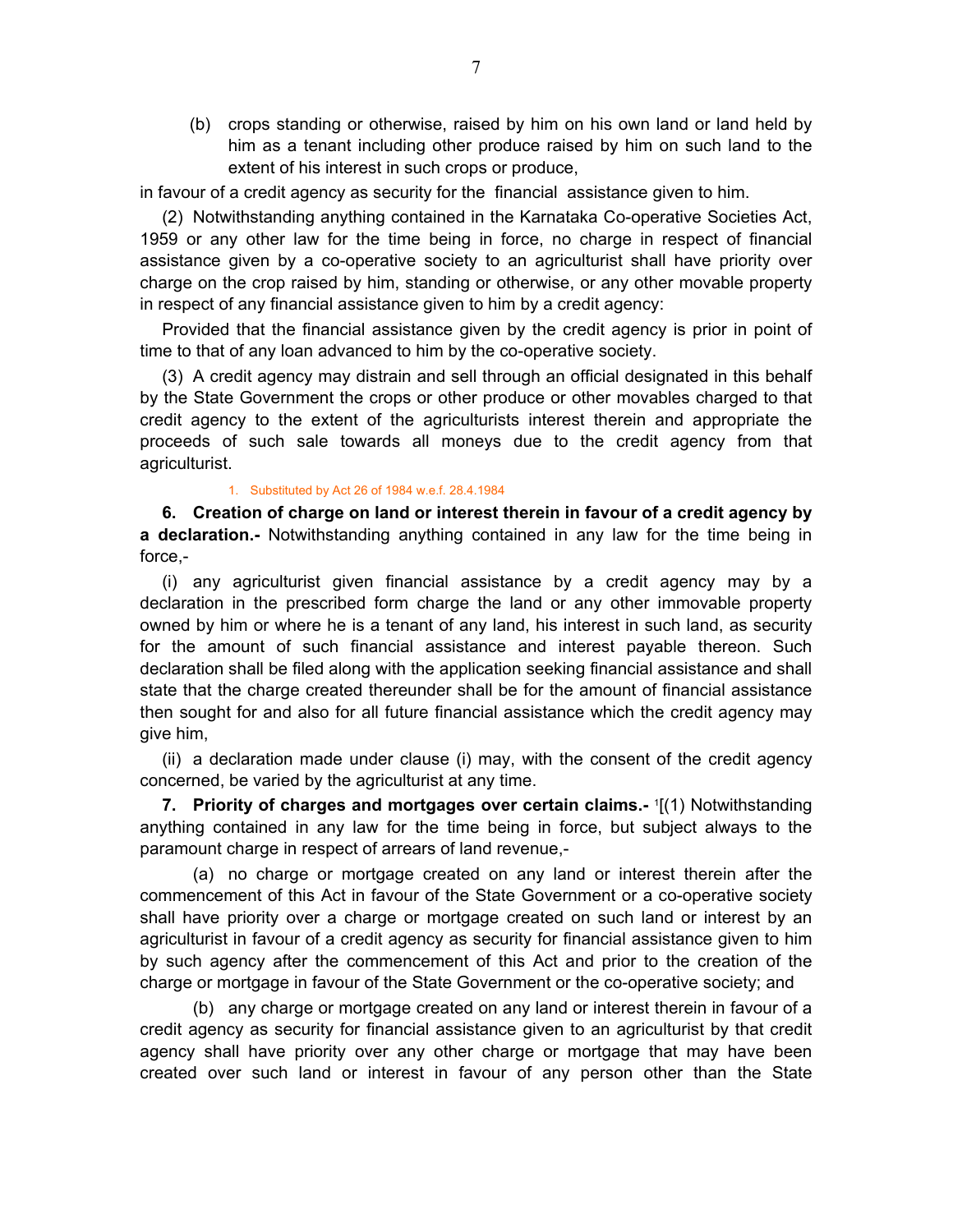<span id="page-7-0"></span>Government, a co-operative society or any other financial institution prior to the date on which the charge or mortgage was created in favour of the credit agency.]<sup>1</sup>

1. Sub-Section (1) substituted by Act 34 of 1978 w.e.f. 29.12.1978.

 (2) Where different charges or mortgages over the same land or any interest therein have been created or executed by an agriculturist in favour of,-

- (i) the State Government; or
- (ii) a co-operative society; or
- (iii) one or more credit agency,

such charges or mortgage out of them as is created or executed as security for the financial assistance given as term loan for development purposes shall have priority over the other charges or mortgages:

 Provided that prior notice thereof had been given to, and concurrence had been obtained of the State Government or the co-operative society or the credit agency, as the case may be.

 (3) Where more than one charge or mortgage had been created or executed as security for the financial assistance given as term loan for development purposes, the charges or mortgages shall have priority in accordance with the dates of their creation or execution.

**Explanation.** For the purposes of this section, "term loan for development purposes" means financial assistance which would generally lead to improvement of agriculture and or building up of assets in agriculture but shall not include financial assistance for meeting working capital expenses, seasonal agricultural operations and marketing of crops.

 (4) Nothing in this section shall apply to borrowings from one or more co-operative societies only.

 **8. Mortgage executed by managers of Joint Hindu Families.-** (1) Notwithstanding anything contained in any law, where a mortgage in respect of financial assistance given by a credit agency is executed by the agriculturist manager of a Joint Hindu Family, such mortgage shall, subject to the provision of sub-section (2) be binding on every member of such family.

 (2) Whenever such mortgage is challenged on the ground that it was executed by the manager for a purpose not binding on the other members (whether such members have attained majority or not), the burden of proving the same shall be on party alleging it.

 **9. Registration of charges and mortgage in favour of a credit agency.-** (1) Notwithstanding anything contained in the Registration Act, 1908, a charge in respect of which a declaration has been made under clause (i) of section 6 or in respect of which variation has been made under clause (ii) of that section or a mortgage executed by an agriculturist in favour of a credit agency in respect of financial assistance given by that credit agency, shall be deemed to have been duly registered in accordance with the provisions of that Act with effect from the date of such charge, variation or mortgage, as the case may be, provided the credit agency sends to the registering officer within the local limits of whose jurisdiction the whole or any part of the property charged or mortgaged is situate within such time and in such manner as may be prescribed by the State Government for this purpose, by registered post acknowledgment due, a copy of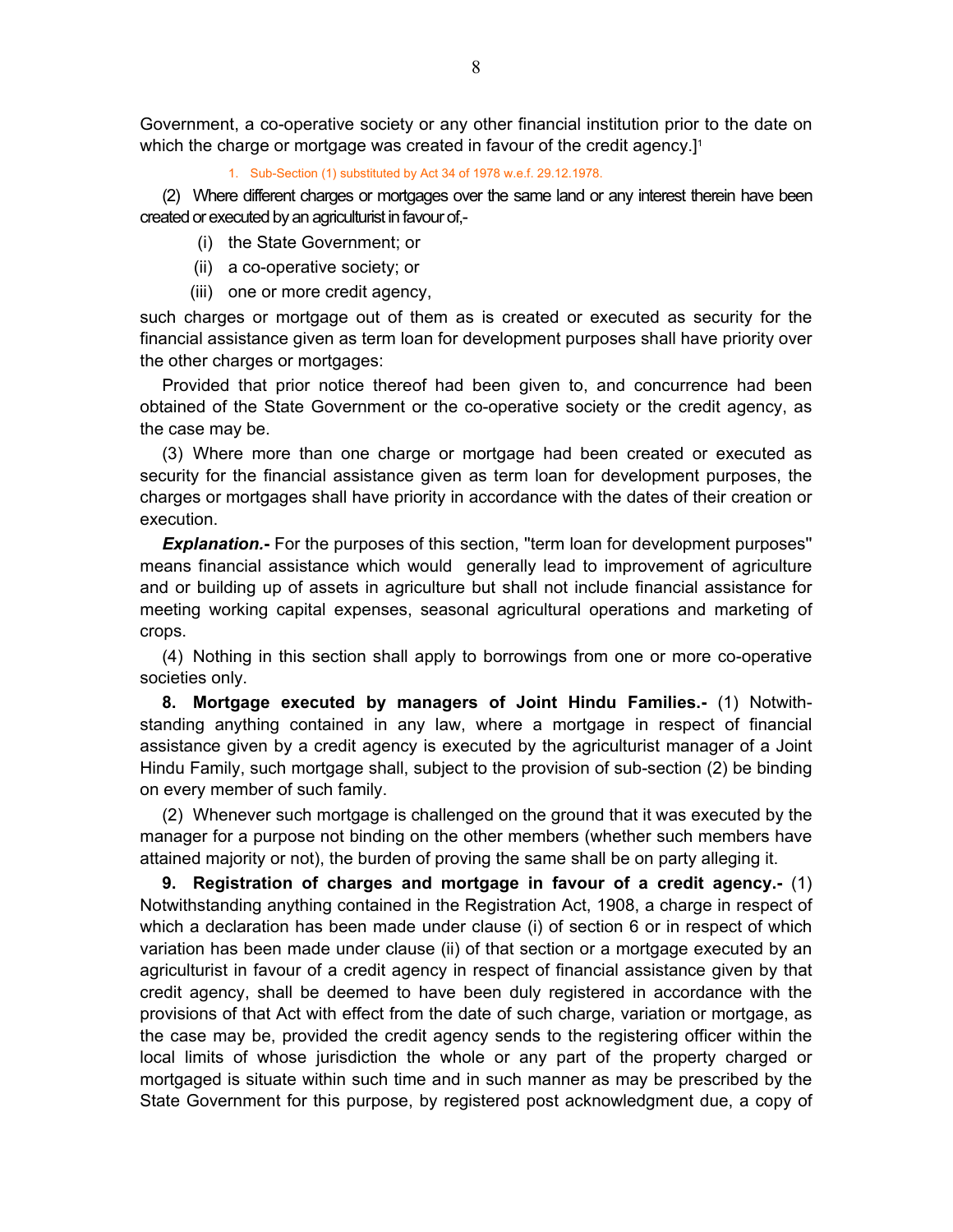<span id="page-8-0"></span>the document creating such charge, variation or mortgage duly certified to be a true copy by an employee of a credit agency authorised to sign on its behalf.

(2) The registering authority receiving such document shall enter the same in Book-I.

 **10. Noting of charge or mortgage in the Record of Rights.-** Whenever a charge or a mortgage on land or interest therein is created or executed by an agriculturist in favour of a credit agency, the credit agency shall give intimation to the Tahsildar of the taluk in which the land is situated or to any officer authorised by him, of the particulars of the charge or mortgage in its favour. The Tahsildar or the officer authorised by him shall make a note of the particulars of charge or mortgage in the Record of Rights relating to the land over which the charge or mortgage has been created.

 **1[10A. Registration of discharge certificates.-** Where any document creating a charge or mortgage has been registered in accordance with section 9 and the details thereof noted in the record of rights under section 10 and the liability under the financial assistance has been discharged, the credit agency shall issue a certificate to that effect and the provisions of the said sections shall, *mutatis-mutandis,* apply to the registration of such certificate and to the deletion of the entry made in the record of rights.]1

1. Inserted by Act 26 of 1984 w.e.f. 28.4.1984

#### **CHAPTER III**

#### **RECOVERY OF DUES BY CREDIT AGENCIES**

**11. Removal of bar to attachment and sale by process of court.-** Nothing in any law shall prevent in any manner a credit agency from causing any land or any interest therein mortgaged or charged to it by an agriculturist to secure any financial assistance, to be attached and sold through a civil court and applying the proceeds of such sale towards all moneys due to it from that agriculturist including the costs and expenses as may be awarded by the court.

 **12. Recovery of dues of a credit agency on a certificate by the prescribed officer.-** (1) On an application made by a credit agency for the recovery of arrears of any sum due to it by an agriculturist towards the financial assistance given to him and on its furnishing a statement of accounts in respect of the arrears , the prescribed officer may after making such enquiries as he deems fit and after giving the agriculturist a reasonable opportunity of being heard, grant a certificate for the recovery of the amount stated therein to be due.

 (2) A certificate by the prescribed officer under sub-section (1) shall be final and conclusive as to the arrears due. The arrears stated to be due therein shall be recoverable as if it were an arrear of land revenue.

**1 [***Explanation***.-** For the purposes of this section, ''agriculturist'' includes his coobligants and sureties and their legal representatives to the extent of the assets of the deceased in their hands.

 (3) The actual period during which any proceedings under this Act or rules made thereunder were pending shall be excluded while computing the period of limitation for filing a suit for the recovery of any monies due in respect of financial assistance under this Act.]1

1. Explanation and sub-section (3) insertedby Act 26 of 1984 w.e.f. 28.4.1984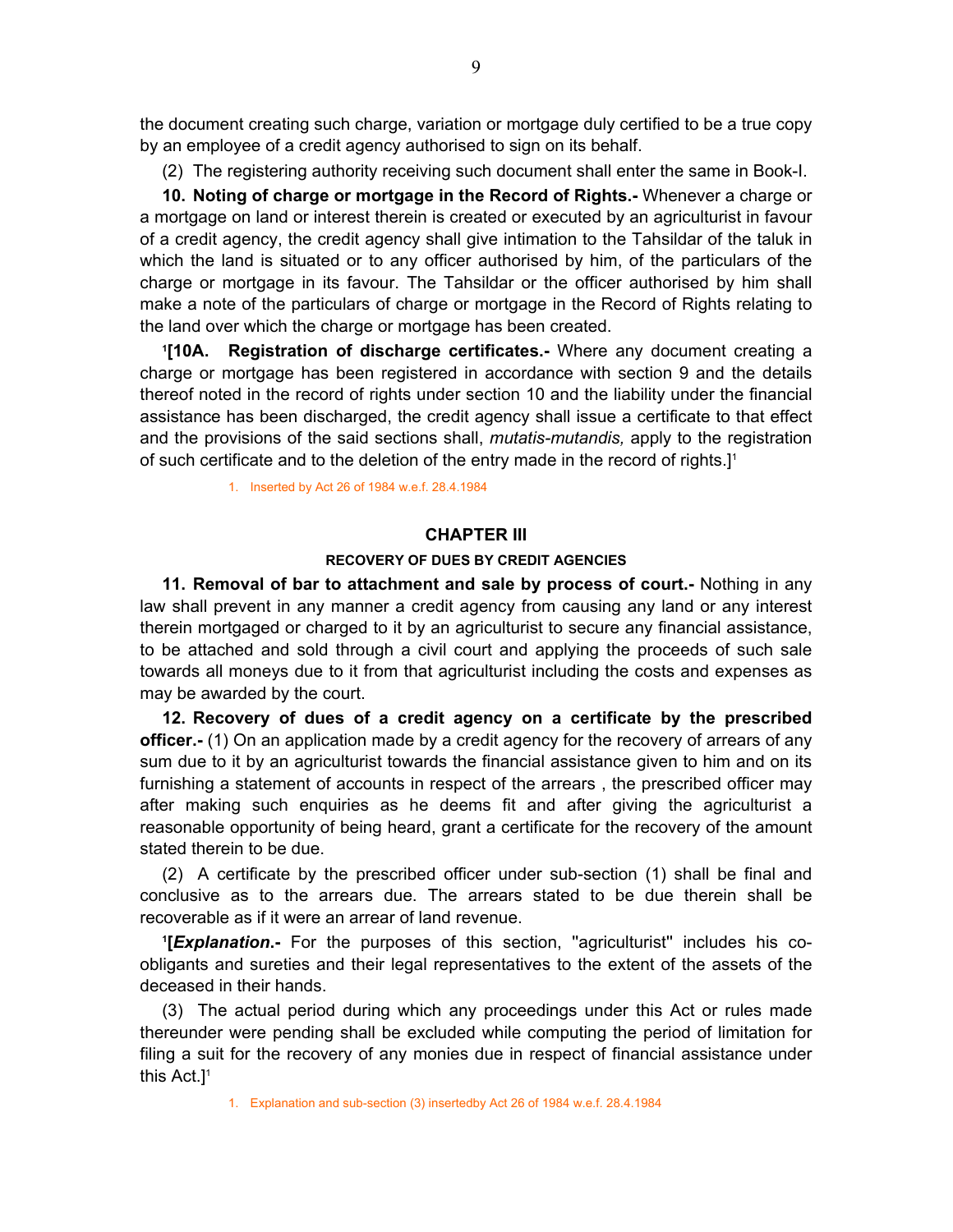<span id="page-9-0"></span>13. Right of a credit agency to purchase '[and dispose immoveable property]<sup>1</sup>.-(1) Notwithstanding anything contained in any law for the time being in force, it shall be lawful for a credit agency to purchase <sup>1</sup> [agricultural land or interest therein or any other immoveable property which has been charged or mortgaged to it $]$ <sup>1</sup> at a sale held in enforcement of the mortgage executed in its favour in respect of the financial assistance given when no person has offered to purchase it for a price which is sufficient to pay to the credit agency the moneys due to it and provisions of Chapter IV of the Karnataka Land Reforms Act, 1961 shall not be applicable in respect of the property so purchased.

#### 1. Certain words in the heading substituted by Act 34 of 1978 w.e.f. 29.12.1978.

 (2) The property so purchased shall be disposed of by such credit agency by sale within a period of five years from the date of purchase.

 (3) The sale by a credit agency of such property shall be subject to the provisions of the Karnataka Land Reforms Act, 1961 and the Karnataka Prevention of Fragmentation and Consolidation of Holdings Act, 1966.

 (4) (a) The right of sale under sub-section (2) shall be subject to the condition that the credit agency shall give notice to the agriculturist referred to in sub-section (1) of section 12 that if he actually pays within the time specified in the notice which shall not be less than sixty days,-

 (i) the amount specified in the proclamation of sale for the recovery of which the sale was ordered less any amount which may since the date of such proclamation of sale have been received by the credit agency towards such amount; and

(ii) such other sums including interest as may be prescribed.

(b) The credit agency shall specify in the notice the amount to be paid.

 (c) If the agriculturist actually pays the amount in terms of the notice the credit agency shall reconvey the property to him at his cost.

#### 1. Substituted by Act 34 of 1978 w.e.f. 29.12.1978.

**14. Power to lease.-** Notwithstanding anything contained in any law for the time being in force a credit agency shall, subject to the provisions of sub-section (1) of section 13, have the right to lease the land acquired by it under the said sub-section :

 Provided that the term of such lease shall not be more than one year at a time and that the lessee shall not acquire any interest in the land.

 **15. Exemption from registration fee.-** Notwithstanding anything contained in the Registration Act, 1908, no fee under the said Act shall be payable in respect of an instrument by which immovable property is mortgaged or charged under this Act 1 [or by which it is released from such mortgage or charge]<sup>1</sup>.

#### 1. Inserted by Act 26 of 1984 w.e.f. 28.4.1984

**16. Power to make rules.-** (1) The State Government, may, after previous publication, by notification, make rules to carry out the purposes of the Act.

 (2) In particular and without prejudice to the generality of the foregoing power such rules may provide for all or any of the following matters, namely:-

(i) the form of declaration under section 6 ;

 (ii) the time within which and the manner in which the credit agency should send a copy of the instrument referred to in section 9;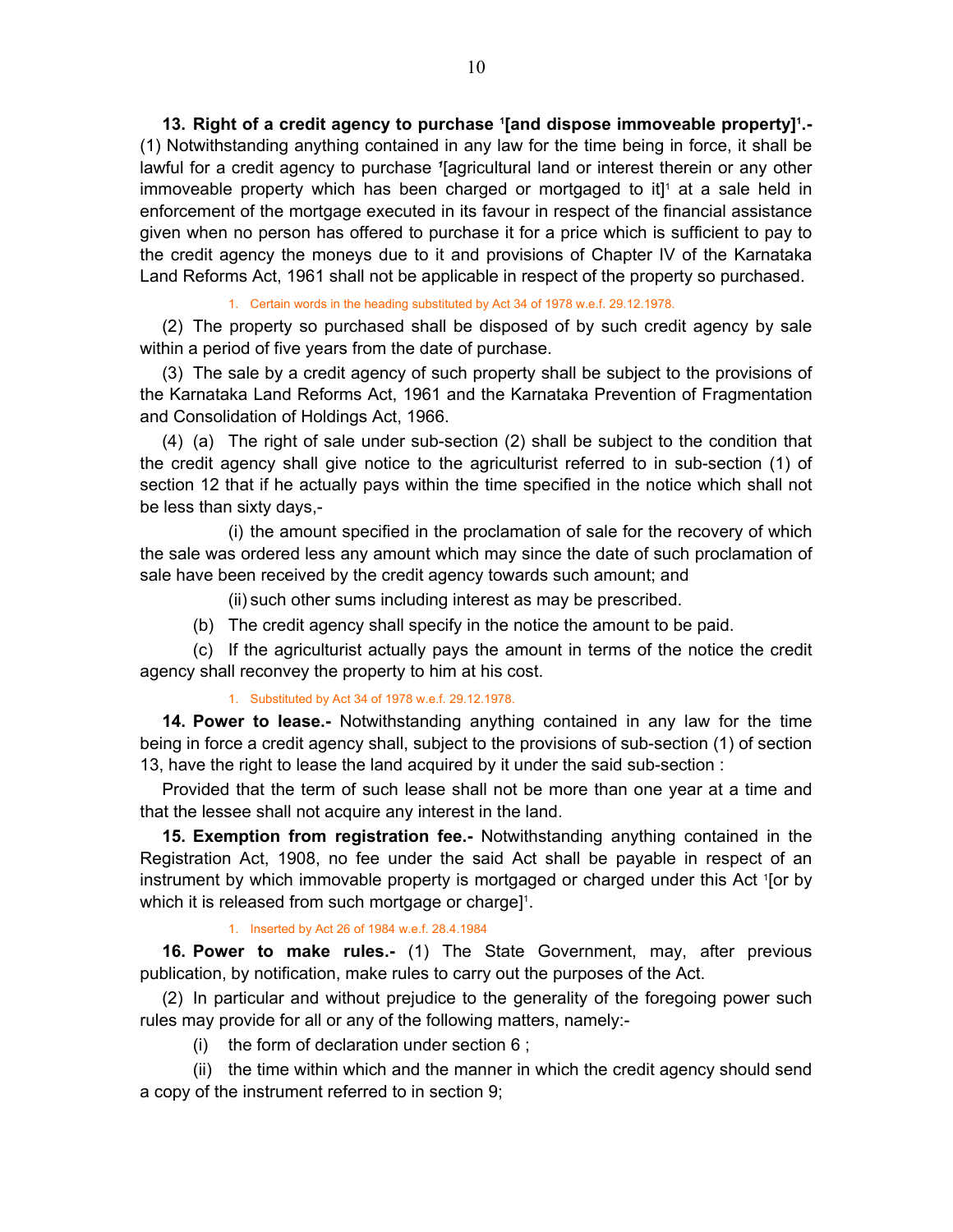(iii) prescribing the officer for purposes of section 12.

<span id="page-10-0"></span> (3) Every rule made under this section shall be laid as soon as may be after it is made before each House of the State Legislature while it is in session for a total period of thirty days which may be comprised in one session or in two or more successive sessions, and if before the expiry of the session immediately following the session or the successive sessions aforesaid, both Houses agree in making any modification in the rule or both Houses agree that the rule should not be made, the rule shall from the date on which the modification or annulment is notified by the State Government in the official Gazette have effect only in such modified form or be of no effect, as the case may be; so however that any such modification or annulment shall be without prejudice to the validity of anything previously done under that rule.

### **CHAPTER IV**

#### **MISCELLANEOUS**

**17. Amendment of Karnataka Act 11 of 1959.-** In the Karnataka Co-operative Societies Act, 1959 (Karnataka Act 11 of 1959),-

(1) in section 2, after clause (e), the following clause shall be inserted, namely :-

 ''(e-1) 'credit agency' means a credit agency as defined in the Karnataka Agricultural Credit Operations and Miscellaneous Provisions Act, 1974;'';

 (2) in sub-section (1) of section 18 after the words ''any individual'', the words ''or any credit agency'' shall be inserted;

 (3) section 59 shall be renumbered as sub-section (1) of that section and after subsection (1) as so renumbered, the following sub-section shall be inserted, namely :-

"(2) Notwithstanding anything contained in sub-section (1), such co-operative societies or class of co-operative societies as the State Government may, by notification, specify shall have power to borrow from a credit agency subject to such conditions as may be prescribed.''

(4) after section 65, the following sections shall be inserted, namely :-

''**65A. Report of audit, inspection and final report to be made available to a credit agency.-** The Registrar shall draw the attention of a credit agency financing a cooperative society to the defects noted in any audit, inquiry or inspection of such cooperative society and shall also supply a copy of each of such audit or inquiry report, if demanded in writing by such credit agency.

**65B. Inspection of books of co-operative society by a credit agency.-** (1) A credit agency shall have the right to inspect the books of any co-operative society which has either applied to the credit agency for financial assistance or is indebted to it.

 (2) The inspection may be made either by an officer of the credit agency or a member of its paid staff authorised by the credit agency as competent to undertake such inspection.

 (3) The officer or member so inspecting shall, at all reasonable times, have free access to the books, account, documents, securities, cash and other properties belonging to or in the custody of the co-operative society and may also call for such information, statements and returns as may be necessary to ascertain the financial conditions of the co-operative society, and to ensure security of the sums lent to it by the credit agency ;'';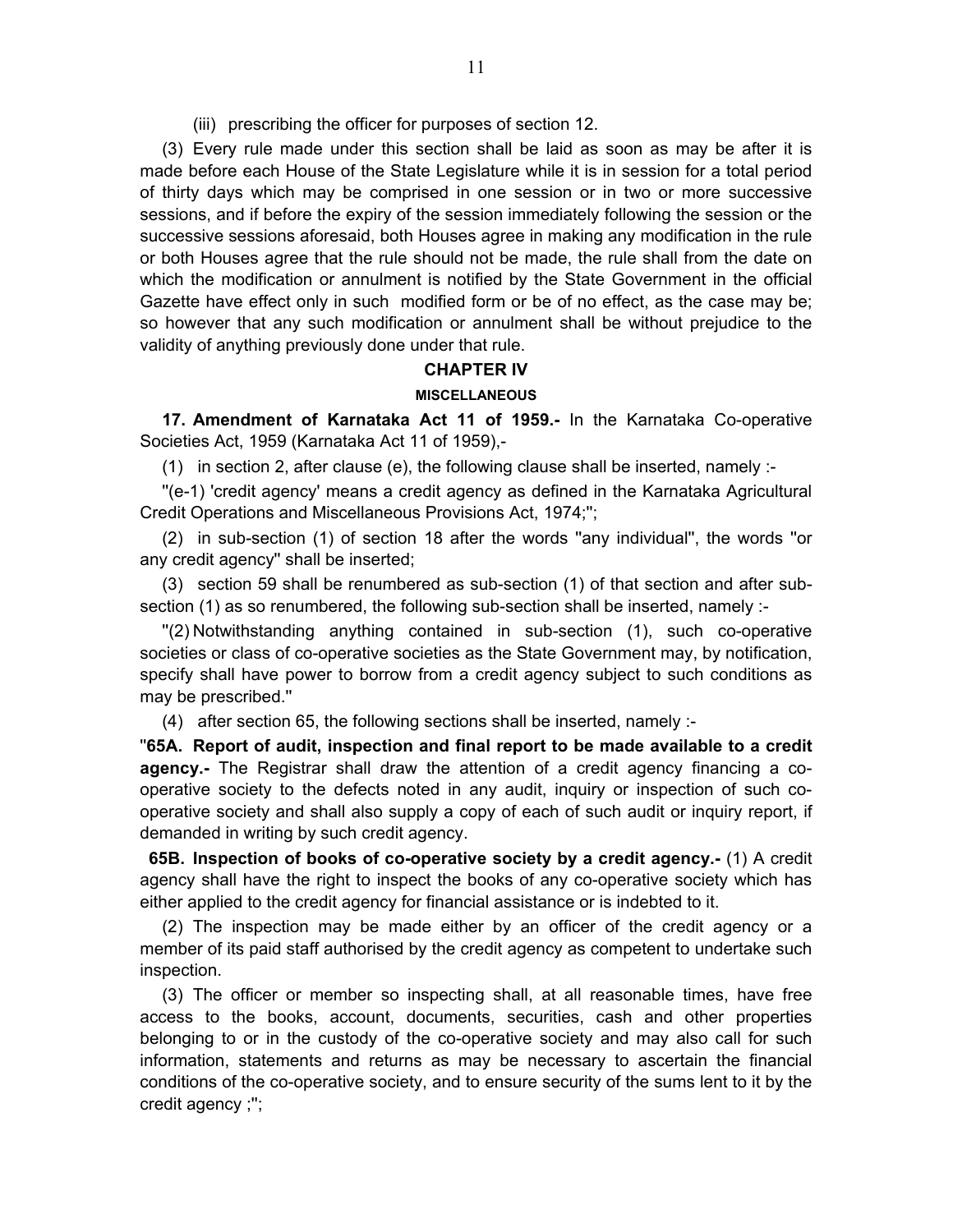<span id="page-11-0"></span> (5) in section 70, in clause (d) of sub-section (1), after the words ''co-operative society'', the words ''or a credit agency'' shall be inserted;

(6) after section 71A the following section shall be inserted, namely:-

**''71B. Powers of credit agency to proceed against members of a co-operative society for the recovery of money due to it from such society.** (1) If co-operative society is unable to pay its debts to a credit agency by reason of its members committing default in the payment of the moneys due by them, the credit agency may direct the committee of such co-operative society to take proceedings against such member under section 70 or initiate proceedings under section 101, as the case may be, and if the committee fails to do so within a period of ninety days from the date of receipt of such direction the credit agency may itself proceed against such defaulting members under section 70 or section 101, as the case may be, in which case, the provisions of the Act, the rules or the bye-laws shall apply as if all references to the co-operative society or its committee in the said provisions, were reference to the credit agency.

 (2) Where a credit agency has obtained a decree or award against a co-operative society in respect of money due to it from the co-operative society the credit agency may proceed to recover such moneys firstly from the assets of the co-operative society and secondly from the members of the co-operative society to the extent of their debts due to the society.''

 **18. Money Lenders Act not to apply.-** The provisions of Karnataka Money Lenders Act, 1961 (Karnataka Act 12 of 1962) shall not apply to financial assistance granted to an agriculturist by a credit agency.

**19. Modified application of section 8 of the Act XXXII of 1956.-** Section 8 of the Hindu Minority and Guardianship Act, 1956, shall apply to mortgages in favour of a credit agency subject to the modification that reference to the court therein shall be construed as reference to the Deputy Commissioner or his nominee and the appeal against the order of the Deputy Commissioner or his nominee shall lie to the Divisional Commissioner.

 **1[19A. Application of Indian Limitation Act, 1963.-** The provisions of sections 4, 5 and 15 of the Indian Limitation Act, 1963 (Central Act 36 of 1963) and articles 19, 21, 25, 36, 37, 38 and 62 of the Schedule to the said Act, shall apply *mutatis-mutandis*  to all the proceedings under this Act and rules.

 **19B. Burden of proof.-** Where validity of a mortgage or charge created under this Act is questioned in a court of law, notwithstanding anything contained in any law for the time being in force, the burden of proving that it was not created for agricultural or valid purposes shall be on the party alleging it.] $1$ 

1. Sections 19A and 19B inserted by Act 26 of 1984 w.e.f. 28.4.1984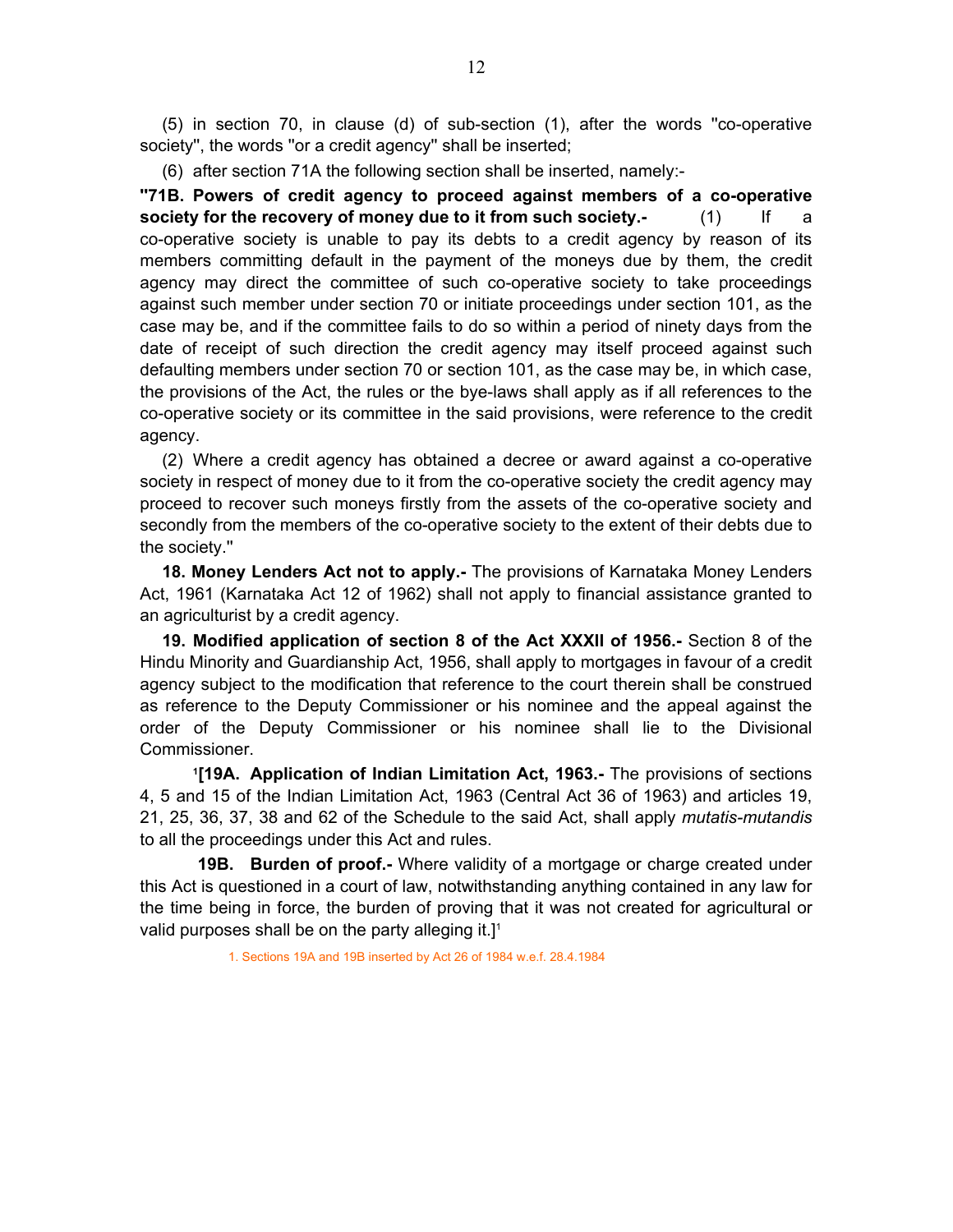### **NOTIFICATION**

## **Bangalore, dated 17th July 1975. [No. PD 87 PCM 71]**

 **S.O. 2050.-** In exercise of the powers conferred by sub-section (3) of Section 1 of the Karnataka Agricultural Credit Operations and Miscellaneous Provisions Act, 1974 (Karnataka Act 2 of 1975), the Government of Karnataka hereby appoints the Seventeenth day of July 1975 as the date on which the said Act shall come into force in the whole of the State of Karnataka.

By Order and in the name of the Governor of Karnataka,

 DHIRENDRA SINGH, *Deputy Secretary to Government, Planning Department.*  (Published in the Karnataka Gazette Part IV-2C (ii) Extraordinary No.1946 dated 17-7-1975)

**\* \* \* \***